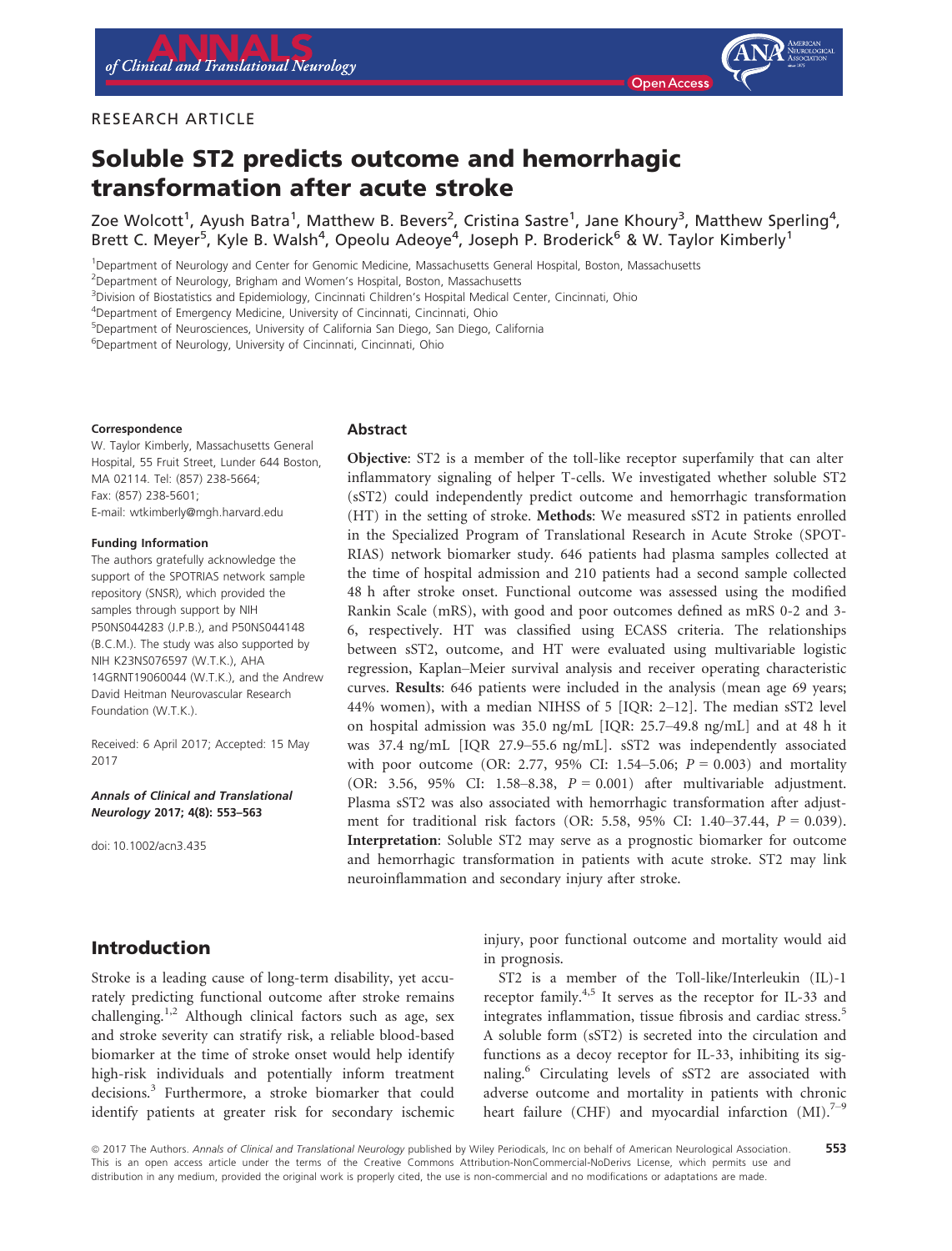Recently, higher sST2 has been associated with an elevated risk of incident stroke.<sup>10</sup>

In murine models of ischemic stroke, the administration of interleukin-33 (IL-33) can ameliorate the proinflammatory response, reduce ischemic damage, and improve neurological function.<sup>11</sup> Accordingly, sST2 is highly expressed in astrocytes and microglia, two cells types that may participate in the postischemic inflammatory response.<sup>12</sup> However, no clinical study to date has evaluated the role of sST2 after ischemic stroke in patients. As a result, the relationship between circulating levels of sST2, functional outcome, and its potential for association with intraparenchymal brain pathology is unknown.

In this study, we first sought to determine whether admission sST2 concentration independently predicted outcome and mortality in the setting of ischemic stroke. We also assessed for an association between sST2 and hemorrhagic transformation (HT).

### Methods

### Patient characteristics

The subjects for the study were enrolled in the Specialized Programs of Translational Research in Acute Stroke (SPOTRIAS) network biomarker repository. The SPOT-RIAS network repository enrolled patients age 18 years or greater who presented with symptoms consistent with ischemic stroke within 9 (median 3.62, IQR: [2.02–4.87]) hours of last seen well between January 2007 and April 2010. Subjects were eligible if the NIH stroke scale (NIHSS) score was ≥1. Clinical data and plasma samples were provided by six academic stroke centers that participated in the SPOTRIAS biorepository. For the current analysis, patients who did not have baseline plasma samples  $(N = 216)$  were excluded.

Modified Rankin Scale (mRS) assessments were prospectively gathered 90 days after the initial presentation through telephone interview with patients or family members. Poor outcome was defined as mRS of 3–6. Mortality was collected from the medical record and by accessing the Death Master File from the Social Security Administration.<sup>13</sup> For cause of death analysis, the medical records of patients who died and were enrolled at the Partners Healthcare SPOTRIAS sites (Massachusetts General and Brigham and Women's Hospitals) were reviewed  $(N = 314)$ . The primary cause of death was classified based on consensus and categorized into neurological (including stroke, recurrent stroke, hemorrhage, or brain herniation), cardiac (sudden cardiac death), other, or unknown. All subjects or surrogates provided informed consent, and the study was approved by participating institutional review boards.

### Soluble ST2 analysis

Venous blood samples were collected in ethylenediaminetetraacetic acid (EDTA)-containing blood collection tubes. Within 1 h, EDTA plasma was separated from cellular material via centrifugation, 2000 g for 15 min, and the supernatant was stored at  $-80^{\circ}$ C until the time of analysis. Soluble ST2 was measured from stored plasma samples using a commercially available enzyme-linked immunosorbent assay (Presage ST2 Assay Kit, Critical Diagnostics, San Diego, CA). The mean coefficient of variation for this assay is <5%. The lower and upper limits of detection of soluble ST2 were 3.1 ng/mL and 200.0 ng/mL, respectively.

#### Hemorrhagic transformation analysis

Imaging data was available for patients enrolled at the Partners Healthcare SPOTRIAS sites (Massachusetts General Hospital and Brigham & Women's Hospital;  $N = 246$ ). Hemorrhagic transformation was previously assessed<sup>14</sup> using the European Cooperative Acute Stroke Study (ECASS) III criteria.<sup>15</sup> All head CTs obtained through day 7 of the initial hospitalization were analyzed (median time to CT 1.2 days; IQR: [1.0–2.1]), discrepancies were adjudicated by consensus, and those performing the imaging analysis were blinded to all clinical data. HT was dichotomized into the presence and absence of HT, and the presence or absence of hemorrhagic infarction type 2 (HI2) or greater. The latter classification was selected because hemorrhagic infarction type 2 (HI2), or parenchymal hemorrhage (PH1 and PH2) have been associated with worse long term functional outcome.<sup>16</sup> Moreover, small petechial hemorrhagic infarction (HI1) may be benign and potentially serves as a marker of early reperfusion.<sup>17</sup> Since symptomatic intracerebral hemorrhages (sICH), as defined by ECASS III criteria, were rare in this cohort ( $n = 7$ ), they were not separately studied.

### Statistical analysis

Baseline characteristics are expressed as mean  $\pm$  standard deviation (SD) for normally distributed continuous variables, or as median with interquartile range [IQR] for ordinal variables or continuous variables showing deviation from normality. Binary variables were represented as frequency and percentage. Skewed variables, such as NIHSS and glucose, were log-transformed to obtain normality prior to analysis. Odds ratios (OR) corresponded to a unit increase in the explanatory variable. Subjects were divided into tertiles based on sST2 concentration to quantify the effect size of the association between cohort characteristics and biomarker data. Differences between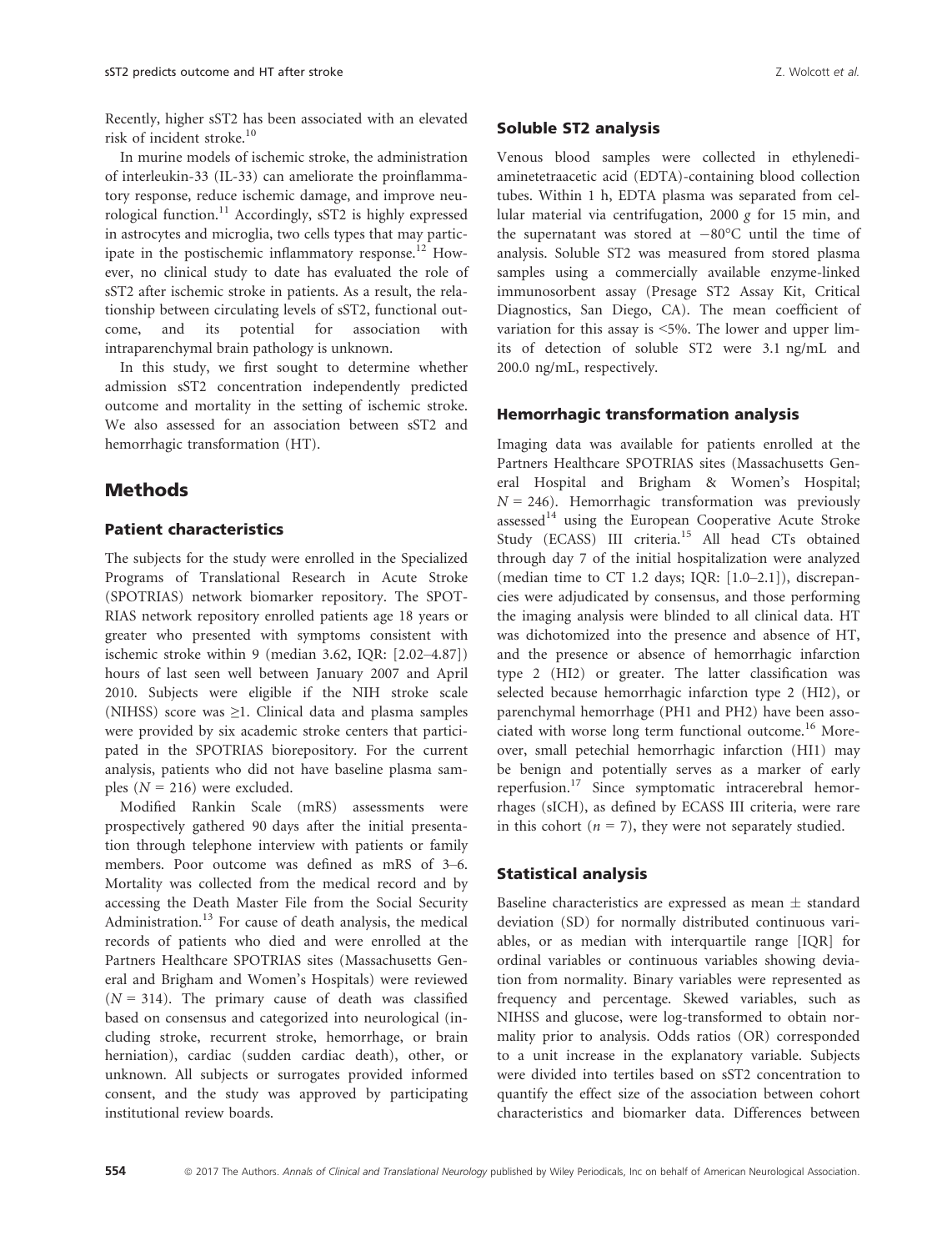binary variables were analyzed using the Fisher's exact or chi-squared testing as appropriate. Continuous variables were compared between groups using analysis of variance (ANOVA) for parametric and Kruskal–Wallis for nonparametric testing.

Multivariable logistic regression was used to assess the independent association between plasma sST2 levels and functional outcome and mortality. To establish whether the associations between sST2 and functional outcome were independent of underlying cardiovascular disease, we designed a series of multivariable models to sequentially include risk factors for cardiovascular disease (i.e., atrial fibrillation, cardioembolic stroke subtype, and history of congestive heart failure). To avoid model overfitting for the logistic regression model predicting hemorrhagic transformation, only variables with a univariate P value <sup>&</sup>lt;0.10 were included.

The discriminatory value of sST2 was analyzed using receiver operating characteristic (ROC) curve analysis. The incremental discriminatory value of sST2 was estimated by comparing the area under the ROC curve (AUC) for logistic regression models with and without sST2 included in the analysis. We evaluated the ability of sST2 to reclassify risk by comparing the prognostic accuracy of traditional clinical risk factors and calculating the net reclassification improvement (NRI) and integrated discrimination improvement (IDI) for models enriched with sST2. We calculated continuous (category-free) NRI values in groups, since there were no prespecified, externally validated risk categories.<sup>18,19</sup> Kaplan–Meier survival curves were implemented to further investigate the ability of sST2 to predict mortality. Patients were stratified by sST2 tertile and cumulative event rates were compared with the log-rank test. All tests were two-sided and performed with the threshold for significance set at  $P < 0.05$ . Statistical analysis was performed using JMP Pro 12.0 (SAS Institute, Cary, NC, USA).

### **Results**

### Clinical characteristics

The initial study population consisted of 862 patients, however, 216 patients did not have baseline plasma samples available for analysis. A total of 646 patients comprised the primary study population. The mean age ( $\pm$  standard deviation) was 69  $\pm$  15 years, and 44% were female. The median admission NIHSS score was 5 [IQR:  $2-12$ ], and the 90-day mRS score was 2 [IQR: 1-4]. Plasma samples were collected at 7.1  $\pm$  3.3 h after stroke onset, and the median sST2 concentration for the entire cohort was 35.0 ng/mL [IQR: 25.7–49.8 ng/mL]. The median sST2 concentration for each tertile was 21.86 ng/mL [IQR: 17.76–25.71 ng/mL], 34.98 ng/mL [IQR: 31.62–39.40 ng/mL], and 60.24 ng/mL [IQR: 49.71–76.89 ng/mL], respectively.

The clinical characteristics of the study population are presented in Table 1. Statistically significant differences between sST2 tertiles were observed for age, cardioembolic stroke subtype, history of atrial fibrillation, history of CHF, NIHSS score, and baseline glucose level. In healthy individuals, reported reference values for sST2 differ by sex.<sup>20</sup> Compared to the reported 95% upper reference limit for sST2 in females, the median sST2 for stroke cohort females was higher (38.9 ng/mL vs. 33.5 ng/mL). In contrast, the median sST2 level in the stroke cohort males was lower than the reported 95% upper reference limit of sST2 for that sex (42.7 ng/mL vs. 49.3 ng/mL). Consistent with these findings, 49% of females with stroke had elevated sST2 compared to 38% of males ( $P < 0.001$ ).

#### sST2 predicts outcome after stroke

Univariate associations with poor outcome were assessed. Baseline NIHSS, glucose level, age, sex, history of atrial fibrillation, IV tPA use, history of CHF, and baseline sST2 tertile (OR 2.29; 95% CI: 1.53–3.45;  $P = 0.0003$ ) were all associated with poor outcome (see Table 2). Univariate box plot distributions of sST2 level by outcome are shown in Figure 1. In multivariable logistic regression, baseline sST2 remained an independent predictor of poor outcome (OR: 2.77; 95% CI: 1.54–5.06;  $P = 0.003$ ; see Table 2). Additional significant predictors were age, baseline NIHSS, cardioembolic stroke subtype, IV tPA use, and glucose level.

We next assessed predictors of mortality. Age, history of atrial fibrillation, history of congestive heart failure, IV tPA use, cardioembolic stroke subtype, baseline NIHSS, and baseline sST2 tertile (OR: 3.86; 95% CI: 2.15–7.26;  $P < 0.0001$ ) predicted 90-day mortality (Table 2). In multivariable analysis, baseline sST2 (OR: 3.56; 95% CI: 1.58– 8.38;  $P = 0.001$ ) remained an independent predictor of death within 90 days after stroke (Table 2). Additional independent predictors included age and baseline NIHSS. The time to death was analyzed using Kaplan–Meier survival curves. Patients in the lowest and second tertiles of sST2 had a minimal risk of death. In contrast, patients with an sST2 level >44.6 ng/mL had the greatest risk of death (Fig. 2), which most often occurred within the first 30 days after the index stroke.

A subgroup of 314 patients had accessible medical records available for analysis to further investigate the cause of death. There were 51 deaths in this subgroup, out of a total of 86 in the entire cohort. Thirty-nine of 51 deaths were due to neurological causes (76%), two were due to cardiac causes (4%), five were attributed to nonneurological, noncardiac causes (10%), and five were due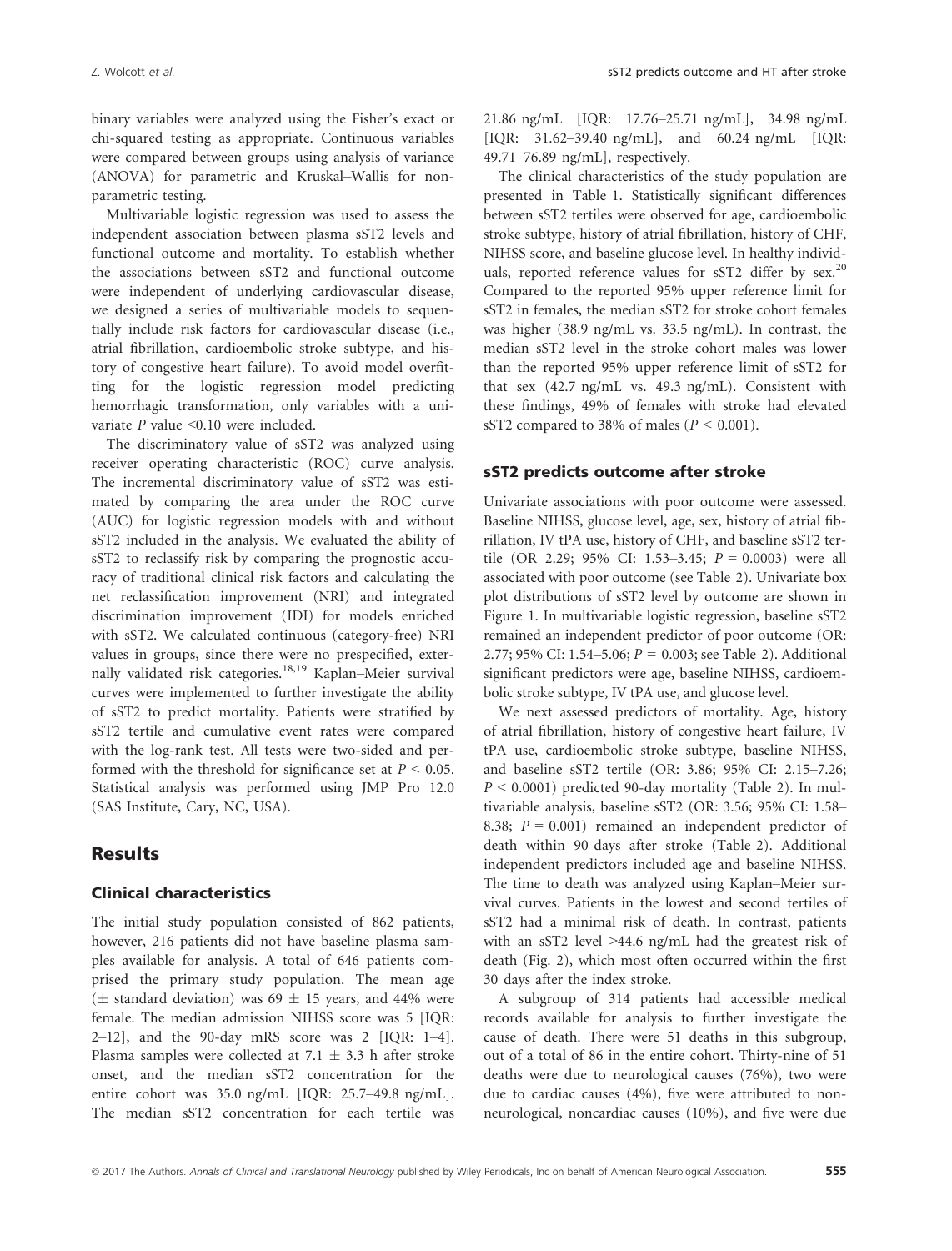| <b>Table 1.</b> Cohort characteristics according to sST2 tertile ( $n = 646$ ) |  |
|--------------------------------------------------------------------------------|--|
|--------------------------------------------------------------------------------|--|

|                              |                             | sST2 Tertile                                           |                                                                  |                                                  |          |  |  |
|------------------------------|-----------------------------|--------------------------------------------------------|------------------------------------------------------------------|--------------------------------------------------|----------|--|--|
| Characteristic               | Entire cohort ( $n = 646$ ) | First tertile<br>$sST2 \leq 28.7$ ng/mL<br>$(n = 215)$ | Second tertile 28.7<br>$<$ sST2 $\leq$ 44.2 ng/mL<br>$(n = 216)$ | Third tertile $sST2 >$<br>44.6 ng/mL $(n = 215)$ | P value  |  |  |
| Age (Y), mean (SD)           | 69 (15)                     | 67.01(15)                                              | 68.70 (15.26)                                                    | 71.13 (14.47)                                    | 0.029    |  |  |
| Female, $n$ $(\%)$           | 282 (44%)                   | 97 (45%)                                               | 103 (47%)                                                        | 82 (38%)                                         | 0.136    |  |  |
| Race, $n$ $(\%)$             |                             |                                                        |                                                                  |                                                  |          |  |  |
| White                        | 578 (89%)                   | 186 (87%)                                              | 196 (91%)                                                        | 196 (91%)                                        | 0.222    |  |  |
| Black                        | 50 (8%)                     | 23 (11%)                                               | 15 (7%)                                                          | 12(6%)                                           | 0.121    |  |  |
| Asian                        | 15(2%)                      | 6(3%)                                                  | 4(2%)                                                            | 5(2%)                                            | 0.722    |  |  |
| Other                        | 3(1%)                       | $0(0\%)$                                               | $1(0\%)$                                                         | $2(1\%)$                                         | 0.337    |  |  |
| Cardioembolic stroke subtype | 210 (33%)                   | 46 (21%)                                               | 65 (30%)                                                         | 99 (46%)                                         | < 0.0001 |  |  |
| Past medical history         |                             |                                                        |                                                                  |                                                  |          |  |  |
| Hypertension                 | 464 (72%)                   | 143 (67%)                                              | 163 (75%)                                                        | 158 (73%)                                        | 0.085    |  |  |
| <b>Diabetes</b>              | 141 (22%)                   | 37 (17%)                                               | 48 (22%)                                                         | 56 (26%)                                         | 0.093    |  |  |
| Hyperlipidemia               | 55 (14%)                    | 14 (14%)                                               | 20 (14%)                                                         | 21 (12%)                                         | 0.749    |  |  |
| Afib                         | 173 (27%)                   | 34 (16%)                                               | 50 (23%)                                                         | 89 (41%)                                         | < 0.0001 |  |  |
| <b>CHF</b>                   | 69 (11%)                    | 12 (6%)                                                | 24 (11%)                                                         | 33 (16%)                                         | 0.004    |  |  |
| NIHSS, median [IQR]          | 5[2, 12]                    | 5[2, 10]                                               | 5[2, 13]                                                         | 7[3, 14]                                         | 0.009    |  |  |
| IV tPA, $n$ $(\%)$           | 277 (43%)                   | 79 (37%)                                               | 94 (44%)                                                         | 104 (49%)                                        | 0.040    |  |  |
| Glucose, median [IQR]        | 119 [102, 140]              | 113 [100, 134]                                         | 118 [101, 140]                                                   | 124 [106, 196]                                   | 0.002    |  |  |

sST2 indicates soluble ST2; SD, standard deviation; Afib, Atrial Fibrillation; CHF, Congestive Heart Failure; NIHSS, National Institutes of Health Stroke Scale; IQR, interquartile range; IV tPA, intravenous tissue plasminogen activator.

to unknown causes (10%). The number of neurological deaths was significantly greater in the highest sST2 tertile compared with the lower sST2 tertiles  $(P = 0.033)$ ; Fig. S1).

Evaluating the discriminatory capacity of sST2, ROC curves demonstrated better accuracy for the prediction of poor outcome and mortality when sST2 was added to major clinical risk factors.<sup>21</sup> After addition of sST2 to baseline clinical characteristics, the AUC was 0.854 for poor outcome, and the AUC was 0.895 for mortality (see Table S1). Using net reclassification analysis, this was consistent with a small degree<sup>18,22</sup> of reclassification for poor outcome  $(NRI = 0.164)$  and a moderate degree of reclassification for mortality (NRI = 0.478, see Table S1).

We next performed a series of sensitivity analyses. We repeated analyses using sST2 quartiles and quintiles, and found that sST2 remained associated with outcome (all  $P < 0.001$ ; Fig. S2). Lastly, in order to exclude a potential effect of differing sample storage time, we including sample storage time as a covariate in the multivariable model, and found that sST2 remained an independent predictor of outcome (Table S2).

### sST2 predicts outcome and mortality independent from cardiovascular risk factors

Previous studies have identified sST2 as a prognostic biomarker in cardiovascular disease.<sup>7-9</sup> In order to exclude the possibility that the association between sST2 and outcome was related to underlying cardiovascular disease, we developed sequential multivariable models that included cardiovascular disease risk factors. In all models developed, baseline sST2 remained an independent predictor of poor outcome  $(P < 0.009;$  Table 3). Likewise, sST2 remained an independent predictor for 90-day mortality  $(P < 0.002)$  in all models tested (Table 3). Admission values for ejection fraction and troponin were available in a subgroup of 314 patients. When these markers were included in the multivariable analysis, sST2 remained an independent predictor ( $P < 0.049$ ; Table S3).

### sST2 predicts hemorrhagic transformation after stroke

The relationship between sST2 and hemorrhagic transformation (HT) was analyzed. Of 246 patients with available scans, HT occurred in 42 (17%) patients; 23 (55%) with hemorrhagic infarction type 1 (HI1), 11 (26%) with hemorrhagic infarction type 2 (HI2), 4 (10%) with parenchymal hemorrhage type 1 (PH1) and 4 (10%) with parenchymal hemorrhage type 2 (PH2). Soluble ST2 level was significantly higher in patients with HT compared to those without (49.7 ng/mL vs. 42.1 ng/mL,  $P = 0.03$ ; Fig. 3). The HT rate by sST2 tertile was 3%, 6% and 9%, respectively ( $P = 0.049$ ). In some studies, HI2 or greater has been proposed as a marker for poststroke injury,<sup>16</sup> whereas HI1 may be a beneficial marker of reperfusion.<sup>17</sup>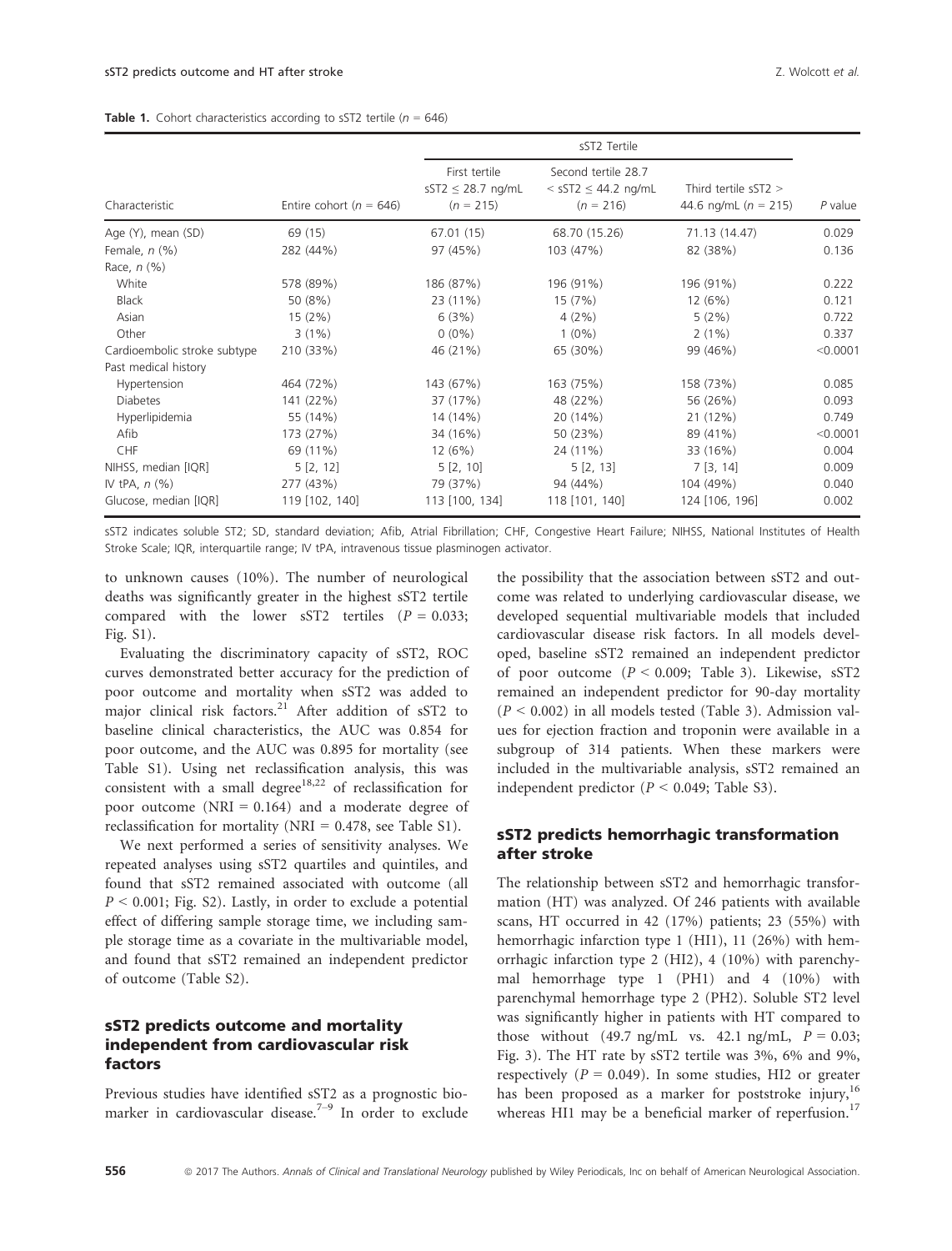

Figure 1. Elevated sST2 is associated with poor outcome (mRS 3-6) and mortality. (A) Median sST2 levels are higher in patients with poor outcome (38.2 ng/mL [IQR 28.6–80.0 ng/mL]) as compared to good outcome (32.6 ng/mL [IQR 23.6–45.2 ng/mL]). Wilcoxon Test, \*\*\*,  $P < 0.0001$ . Box plot represents the median and IQR, whiskers the 10th and 90th percentile. (B) The proportion of patients with poor outcome is greater by sST2 tertile. The percentage is shown above each bar, which represents the event rate (%). Chi-squared test, \*\*\*, P = 0.0003. (C) Median sST2 levels are higher in patients who died (51.0 ng/mL [IQR: 33.4–70.3 ng/mL]) relative to survivors (33.7 ng/mL [24.1–46.23 ng/mL]). Wilcoxon Test, \*\*\*, P < 0.0001. (D) The number of patients who died increase by sST2 tertile. The percentage is shown above each bar. Chisquared test, \*\*\*,  $P < 0.0001$ .

Accordingly, sST2 tertile predicted the risk of HI2 or greater ( $P = 0.003$ ). Table 4 shows the univariate associations between sST2 and HI2 or greater along with additional risks factors of HT including age, NIHSS, sex, baseline blood glucose, IV tPA, MMP-9 level, DWI volume, antiplatelet use, smoking history and anticoagulant use. Soluble ST2 remained an independent predictor of HI2 or greater (OR: 5.40; 95% CI: 1.40–35.61,  $P = 0.039$ )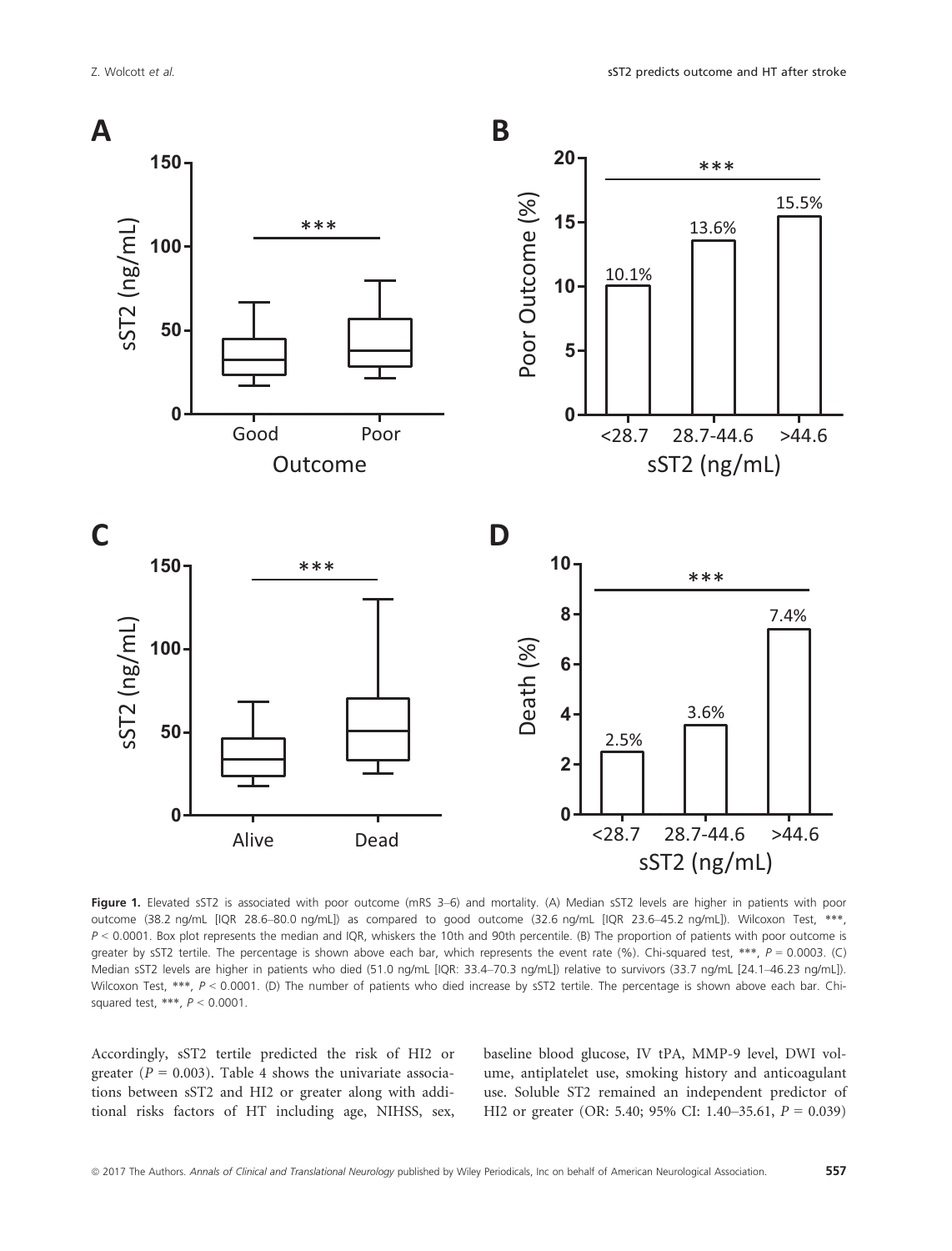|  |  |  |  |  |  | <b>Table 2.</b> sST2 predicts poor outcome and mortality after ischemic stroke |  |  |  |
|--|--|--|--|--|--|--------------------------------------------------------------------------------|--|--|--|
|--|--|--|--|--|--|--------------------------------------------------------------------------------|--|--|--|

|                                                                                |      |                     | Univariate analysis |           | Multivariate analysis |                     |           |           |  |
|--------------------------------------------------------------------------------|------|---------------------|---------------------|-----------|-----------------------|---------------------|-----------|-----------|--|
|                                                                                |      | Confidence interval |                     |           |                       | Confidence interval |           |           |  |
|                                                                                | OR   | Lower 95%           | Upper 95%           | $P$ Value | <b>OR</b>             | Lower 95%           | Upper 95% | $P$ Value |  |
| Univariate and multivariate predictors of poor outcome after stroke (mRS 3-6). |      |                     |                     |           |                       |                     |           |           |  |
| Age (increase per year)                                                        | 1.04 | 1.02                | 1.05                | < 0.0001  | 1.04                  | 1.02                | 1.06      | < 0.0001  |  |
| Sex (F)                                                                        | 1.50 | 1.08                | 2.08                | 0.015     | 1.41                  | 0.89                | 2.24      | 0.139     |  |
| Glucose (increase per log unit)                                                | 2.08 | 1.27                | 3.49                | 0.003     | 2.18                  | 1.19                | 3.87      | 0.012     |  |
| CE                                                                             | 1.15 | 0.81                | 1.63                | 0.425     | 0.52                  | 0.31                | 0.87      | 0.014     |  |
| Afib                                                                           | 2.14 | 1.49                | 3.10                | < 0.0001  | 1.31                  | 0.74                | 2.31      | 0.032     |  |
| CHF                                                                            | 2.07 | 1.24                | 3.50                | 0.006     | 0.70                  | 0.35                | 1.40      | 0.044     |  |
| IV tPA                                                                         | 2.26 | 1.62                | 3.16                | < 0.0001  | 0.56                  | 0.34                | 0.90      | 0.017     |  |
| NIHSS (increase per log unit)                                                  | 4.70 | 3.67                | 6.13                | < 0.0001  | 5.79                  | 4.25                | 8.09      | < 0.0001  |  |
| sST2 (increase per tertile)                                                    | 2.29 | 1.53                | 3.45                | 0.0003    | 2.77                  | 1.54                | 5.06      | 0.003     |  |
| Univariate and multivariate predictors of death after stroke                   |      |                     |                     |           |                       |                     |           |           |  |
| Age (increase per year)                                                        | 1.08 | 1.05                | 1.10                | < 0.0001  | 1.07                  | 1.04                | 1.10      | < 0.0001  |  |
| Sex (F)                                                                        | 1.31 | 0.83                | 2.07                | 0.241     | 1.02                  | 0.54                | 1.90      | 0.963     |  |
| Glucose (increase per log unit)                                                | 2.17 | 1.15                | 4.03                | 0.017     | 1.93                  | 0.95                | 4.31      | 0.068     |  |
| CE                                                                             | 1.74 | 1.09                | 2.76                | 0.021     | 0.66                  | 0.33                | 1.28      | 0.220     |  |
| Afib                                                                           | 3.36 | 2.10                | 5.41                | < 0.0001  | 1.27                  | 0.63                | 2.53      | 0.772     |  |
| CHF                                                                            | 2.31 | 1.23                | 4.17                | 0.010     | 0.85                  | 0.37                | 1.87      | 0.672     |  |
| IV tPA                                                                         | 2.35 | 1.48                | 3.78                | 0.0003    | 0.79                  | 0.42                | 1.49      | 0.469     |  |
| NIHSS (increase per log unit)                                                  | 1.19 | 1.15                | 1.24                | < 0.0001  | 7.23                  | 4.53                | 12.35     | < 0.0001  |  |
| sST2 (increase per tertile)                                                    | 3.86 | 2.15                | 7.26                | < 0.0001  | 3.56                  | 1.58                | 8.38      | 0.001     |  |

Afib indicates Atrial Fibrillation; CHF, Congestive Heart Failure; NIHSS, National Institutes of Health Stroke Scale; CE, cardioembolic stroke subtype; IV tPA, intravenous tissue plasminogen activator; sST2, soluble ST2; OR, odds ratio.



Figure 2. Kaplan–Meier survival curve for sST2 tertiles. The solid line represents the first tertile (sST2 < 28.7 ng/mL), the dashed line represents the second tertile (sST2 28.7–44.2 ng/mL) and the dotted line represents the third tertile ( $sST2 > 44.6$  ng/mL),  $P < 0.0001$ .

when adjusted for NIHSS, baseline DWI volume, and anticoagulant use. When age, sex, baseline glucose level, IV tPA use, smoking history, antiplatelet use, or MMP-9 level were forced into the model, sST2 remained an independent predictor of HI2 or greater  $(P < 0.050)$  in all

models tested (Table S4). To further assess any potential impact of IV tPA on the ability of sST2 to predict HT, we divided the cohort into tPA-treated and non-tPA-treated subgroups. We found that sST2 remained an independent predictor of HT in both groups (Figs. S3-S4). Finally, the inclusion of sST2 in models for predicting HI2 or greater had an AUC of 0.747 and was associated with a modest improvement in reclassification (NRI>0.268; Table S1).

### sST2 concentration at 48 h is similar to admission sST2

210 patients of the original 646 had a second serial plasma sample collected 48 h after stroke onset available for analysis. The median 48 h sST2 concentration for these subjects was 37.4 ng/mL [IQR: 27.9–55.6 ng/mL], which was also associated with poor outcome (OR: 5.84; 95% CI: 2.98–12.52; P <sup>&</sup>lt; 0.0001) and mortality (OR: 9.18; 95% CI: 3.99–24.53; P <sup>&</sup>lt; 0.0001). sST2 measured at 48 h remained an independent predictor of poor outcome and mortality, after adjusting for the same previously described clinical risk factors (see Table S5). Lastly, we examined the relationship between 48 h sST2 and hemorrhagic transformation. Elevated sST2 levels 48 h after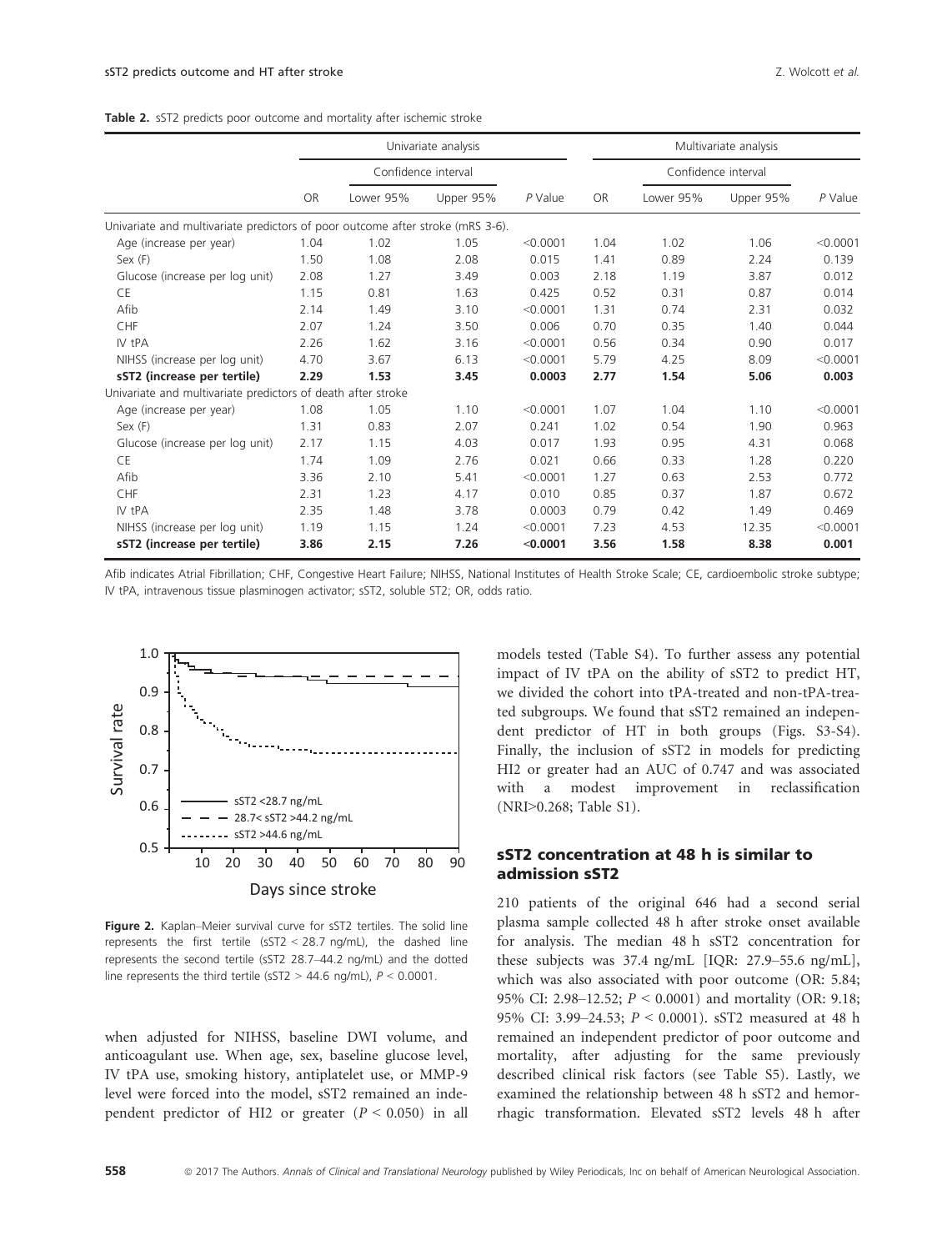| Multivariate models for predictors of poor outcome after stroke         |           |                                                                             |                     | Multivariate models for predictors of death after stroke                |                                                                             |           |                     |           |          |  |
|-------------------------------------------------------------------------|-----------|-----------------------------------------------------------------------------|---------------------|-------------------------------------------------------------------------|-----------------------------------------------------------------------------|-----------|---------------------|-----------|----------|--|
|                                                                         |           |                                                                             | Confidence interval |                                                                         |                                                                             |           | Confidence interval |           |          |  |
|                                                                         | <b>OR</b> | Lower 95%                                                                   | Upper 95%           | P Value                                                                 |                                                                             | <b>OR</b> | Lower 95%           | Upper 95% | P Value  |  |
| Model 1                                                                 | 2.29      | 1.53                                                                        | 3.45                | 0.001                                                                   | Model 1                                                                     | 3.83      | 2.13                | 7.21      | < 0.0001 |  |
| Model 2                                                                 | 2.32      | 1.35                                                                        | 4.04                | 0.009                                                                   | Model 2                                                                     | 2.98      | 1.41                | 6.56      | 0.002    |  |
| Model 3                                                                 | 2.76      | 1.53                                                                        | 5.05                | 0.003                                                                   | Model 3                                                                     | 3.51      | 1.52                | 8.56      | 0.002    |  |
| Model 4                                                                 | 2.88      | 1.59                                                                        | 5.30                | 0.002                                                                   | Model 4                                                                     | 3.68      | 1.55                | 9.24      | 0.003    |  |
| Model 5                                                                 | 2.97      | 1.62                                                                        | 5.52                | 0.002                                                                   | Model 5                                                                     | 3.69      | 1.54                | 9.32      | 0.003    |  |
| Model 1: Unadjusted                                                     |           |                                                                             |                     |                                                                         | Model 1: Unadjusted                                                         |           |                     |           |          |  |
| Model 2: Adjusted for age, sex, NIHSS, glucose, IV tPA, site            |           |                                                                             |                     | Model 2: Adjusted for age, sex, NIHSS, glucose, IV tPA, site            |                                                                             |           |                     |           |          |  |
| Model 3: Adjusted for age, sex, NIHSS, glucose, IV tPA, site, Afib      |           |                                                                             |                     | Model 3: Adjusted for age, sex, NIHSS, glucose, IV tPA, site, Afib      |                                                                             |           |                     |           |          |  |
| Model 4: Adjusted for age, sex, NIHSS, glucose, IV tPA, site, Afib, CHF |           |                                                                             |                     | Model 4: Adjusted for age, sex, NIHSS, glucose, IV tPA, site, Afib, CHF |                                                                             |           |                     |           |          |  |
|                                                                         |           | Model 5: Adjusted for age, sex, NIHSS, glucose, IV tPA, site, Afib, CHF, CE |                     |                                                                         | Model 5: Adjusted for age, sex, NIHSS, glucose, IV tPA, site, Afib, CHF, CE |           |                     |           |          |  |

Table 3. sST2 predicts outcome and mortality independent from cardiovascular risk factors

NIHSS indicates National Institutes of Health Stroke Scale; IV tPA, intravenous tissue plasminogen activator; site, SPOTRIAS stroke site; Afib, Atrial Fibrillation; CHF, Congestive Heart Failure; CE, cardioembolic stroke subtype.

stroke onset was significantly associated with HT (OR: 2.86; 95% CI: 1.37–6.18;  $P = 0.005$ ) and HI2 or greater (OR: 2.95; 95% CI: 1.25–7.03;  $P = 0.014$ ) (Fig. 3).

### **Discussion**

In this study, we found that baseline plasma levels of sST2 independently predicted poor outcome, mortality and HT in patients who present with acute ischemic stroke. Importantly, sST2 was measured in blood samples obtained shortly after presentation to the emergency department, and predicts subsequent clinical events that can aid in risk stratification.<sup>23</sup> Moreover, the association with outcome remained significant after adjusting for age, sex, NIHSS score, as well as a history of cardiovascular disease (e.g., atrial fibrillation and CHF). Furthermore, sST2 predicted the subsequent development of HT, which was independent of other factors known to be associated with HT (age, sex, NIHSS, admission glucose, anticoagulant use, smoking history, antiplatelet use, DWI volume, MMP-9, and IV tPA use). In the subset of subjects with serial samples available for analysis, sST2 level 48 h after stroke onset was also associated with outcome, mortality, and HT.

Circulating sST2 was previously identified as a prognostic marker in heart failure and myocardial infarction.<sup>7–9,24</sup> Together with other cardiac biomarkers such as troponin<sup>25</sup> and B-type natriuretic peptide  $(BNP)$ , <sup>26,27</sup> our data highlight overlapping injury responses that occur following both cerebrovascular and cardiovascular injury. There are several possible interpretations of our findings in this context. sST2 may be a marker for stroke-induced cardiac injury, which in turn, influences subsequent neurological outcome after stroke. Alternatively, it is possible that sST2 may integrate both stroke severity and cardiovascular disease, each of which is strongly associated with outcome after stroke.28–<sup>30</sup> Although our current data cannot exclude these possibilities, our multivariable models adjusting for cardiovascular risk factors and stroke severity suggest that sST2 is independent from these factors. Alternatively, it is possible that sST2 may reflect a separate and specific response to cerebral infarction, for example serving as a marker for neuroinflammation.

In this regard, we also found that elevated sST2 circulating levels were associated with HT. Several preclinical studies and biomarker analyses have suggested that neuroinflammatory markers are linked to blood-brain barrier (BBB) breakdown and HT risk.<sup>11,31–33</sup> Disruption of the BBB has been shown to be associated with neuroinflammation following ischemic injury, $32$  and hemorrhagic transformation has been reported as a maker of BBB breakdown.33 The ligand for ST2, IL-33, is hypothesized to serve as an acute inflammatory signaling molecule that participates in maintaining barrier function and integrity.<sup>34</sup> Isoforms of ST2 and IL-33 are highly expressed in the brain and spinal cord, suggesting that IL-33/ST2 may function directly in the central nervous system.<sup>12</sup> In a murine model of stroke, IL-33 signaling through the membrane-bound form of ST2 has been shown to be neuroprotective through anti-inflammatory effects.<sup>35</sup> In contrast, the circulating soluble form (sST2), which was measured in our study, is thought to antagonize IL-33 signaling $6$  and augment neuroinflammation by operating as a decoy receptor. While our finding that sST2 is associated with HT is consistent with this hypothesis, the data remains circumstantial.

This study has several limitations. This was a retrospective analysis of a multicenter sample biorepository with samples that were stored for  $\sim$ 5 years at  $-80^{\circ}$ C. While sST2 stability studies have demonstrated excellent recovery from plasma samples stored long term at this temperature, the maximum time studied was 1.5 years.<sup>36</sup> As the study cohort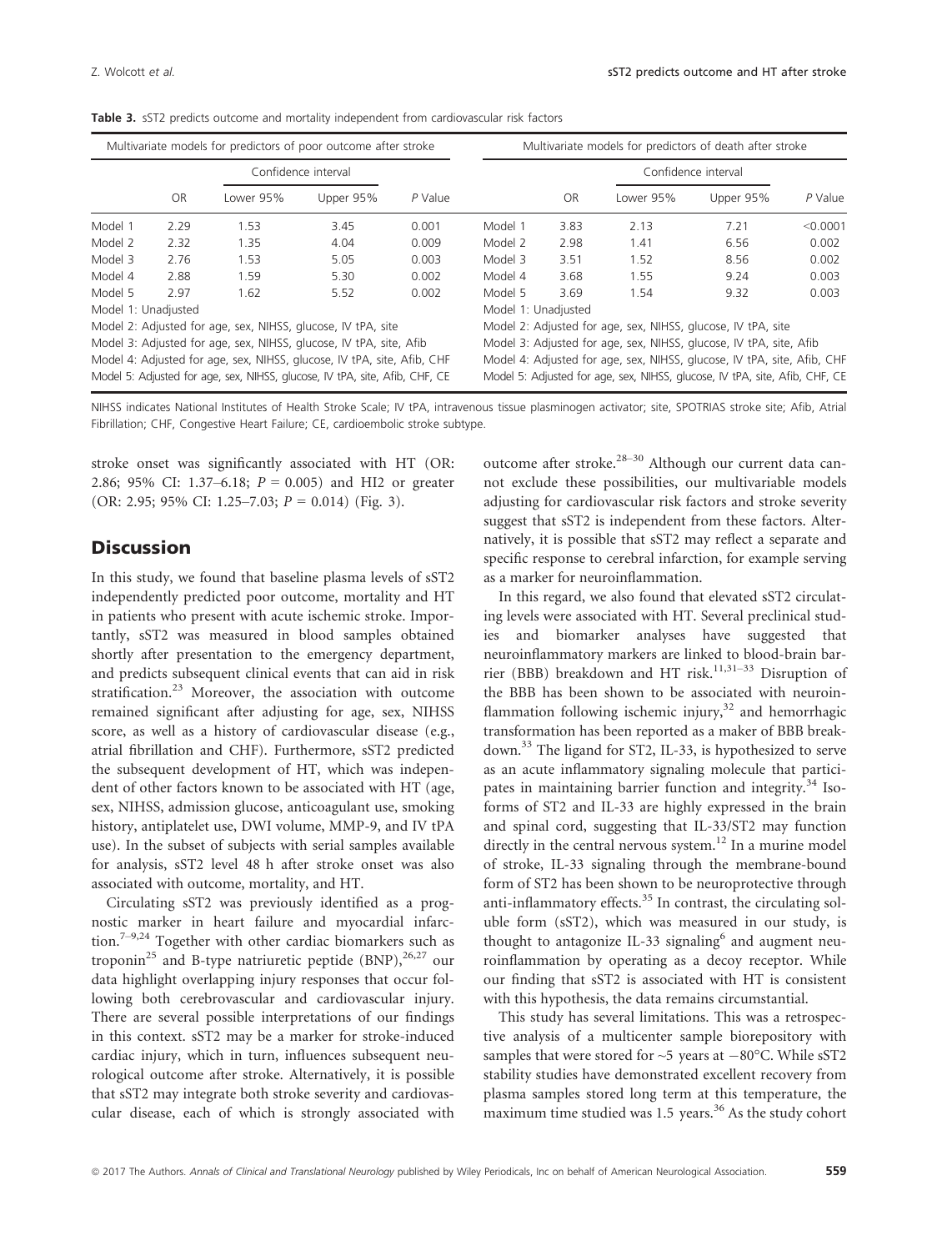

Figure 3. Elevated sST2 is associated with hemorrhagic transformation after stroke. (A) Median sST2 levels in patients without HT (42.1 ng/mL [IQR: 31.2-57.4 ng/mL]) and patients with HT (49.7 ng/mL [IQR 35.3-70.3 ng/mL]). Wilcoxon Test,  $*$ ,  $P = 0.030$ . Box plot represents the median and IQR, whiskers the 10th and 90th percentile. (B) Rate of HT by sST2 tertiles. The percentage is shown above each bar, which represents the event rate (%). Chi-squared test, \*, P = 0.049. (C) Median sST2 levels in patients with HT ≥ HI2 (54.9 ng/mL [IQR: 39.8–71.5 ng/mL]) versus those without (42.1 ng/mL [30.3–57.5 ng/mL]). Wilcoxon Test, \*\*,  $P = 0.008$ . (D) Rate of HT  $\geq$  HI2 by sST2 tertiles. The percentage is shown above each bar. Chi-squared test,  $**$ ,  $P = 0.007$ .

contains mostly mild to moderate strokes, our findings may also not be generalizable to all acute stroke patients who present in the emergency department. Additional prospective studies, with prompt measurements of sST2 following collection are needed to validate these preliminary findings

and validate effect sizes.<sup>37</sup> The study also has strengths. The timing of the blood sampling (within the first 9 h of stroke onset) coincides with a time point that can aid in risk stratification.<sup>23</sup> In patients who had serial blood sampling 48 h later, the findings were consistent with the baseline sample.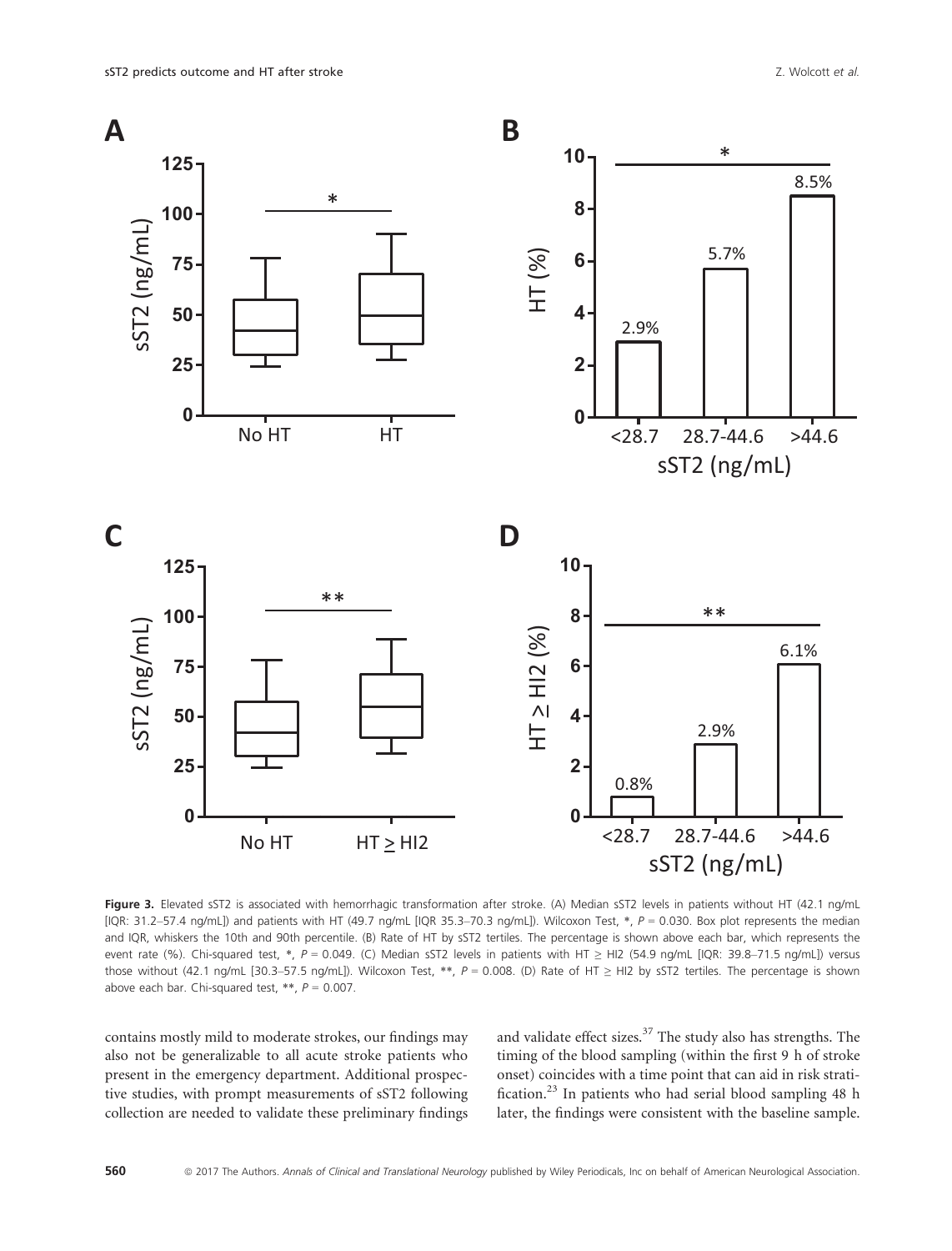| Univariate analysis |           |           |                     |         |           |           | Multivariate analysis |         |
|---------------------|-----------|-----------|---------------------|---------|-----------|-----------|-----------------------|---------|
|                     |           |           | Confidence interval |         |           |           | Confidence interval   |         |
|                     | <b>OR</b> | Lower 95% | Upper 95%           | P Value | <b>OR</b> | Lower 95% | Upper 95%             | P value |
| Age                 | 1.02      | 0.99      | 1.05                | 0.174   |           |           |                       |         |
| <b>NIHSS</b>        | 2.33      | 1.34      | 4.40                | 0.002   | 2.46      | 1.29      | 55.11                 | 0.005   |
| Sex(F)              | 0.47      | 0.17      | 1.17                | 0.108   |           |           |                       |         |
| Glucose             | 1.97      | 0.54      | 6.21                | 0.288   |           |           |                       |         |
| IV tPA              | 1.02      | 0.42      | 2.62                | 0.971   |           |           |                       |         |
| MMP-9               | 0.95      | 0.61      | 1.54                | 0.827   |           |           |                       |         |
| <b>BL DWI</b>       | 1.30      | 1.00      | 1.74                | 0.052   | 1.00      | 0.99      | 1.01                  | 0.738   |
| Antiplatelet use    | 1.11      | 0.46      | 2.59                | 0.814   |           |           |                       |         |
| Smoking history     | 1.24      | 0.52      | 3.18                | 0.632   |           |           |                       |         |
| Anticoagulant use   | 3.40      | 1.21      | 8.78                | 0.022   | 3.80      | 1.22      | 11.41                 | 0.022   |
| sST <sub>2</sub>    | 7.90      | 2.15      | 51.02               | 0.003   | 5.40      | 1.40      | 35.61                 | 0.039   |

Table 4. sST2 predicts hemorrhagic transformation after ischemic stroke.

NIHSS indicates National Institutes of Health Stroke Scale; sST2, soluble ST2; IV tPA, intravenous tissue plasminogen activator; MMP-9, matrix metalloproteinase-9; BL DWI, baseline DWI volume.

The reasonably large sample size also included patients who were enrolled from multiple centers.

### Summary

We provide evidence that elevated sST2 is associated with worse 90-day outcome, higher mortality, and increased risk of HT after acute ischemic stroke. These findings highlight the ST2 pathway as a candidate link to neuroinflammation-induced secondary injury. Additional study is needed to validate its role as a clinical biomarker and further investigate its potential connection to outcome.

# Author Contributions

Study concept and design: Z.W., W.T.K. Data acquisition and analysis: Z.W., A.B., M.B.B., C.S., J.K., M.S., W.T.K. Drafting the manuscript and Figures: Z.W., A.B., M.B.B., C.S., J.K., M.S., B.C.M., K.B.W., O.A., J.P.B., W.T.K. All authors edited and approved the final version of the manuscript.

## Conflict of Interest

ZW, AB, MBB, CS, MS, KBW: none. JK: NIH P50NS044283 (Biostatistical Core). BCM: NIH P50NS044148; Speakers Bureau, Genentech. OA: NIH P50NS044283. JPB: NIH P50NS044283; Executive Committee of PRISMS trial, Genentech. WTK: NIH K23NS076597; AHA 14GRNT1 9060044; Remedy Pharmaceuticals, Inc.

### References

1. Mozaffarian D, Benjamin EJ, Go AS, et al. Heart disease and stroke statistics-2015 Update: a report from the

American Heart Association. Circulation 2014;131:e29– e322

- 2. Hankey GJ. Long-term outcome after ischaemic stroke/ transient ischaemic attack. Cerebrovasc Dis 2003;16 Suppl 1(Suppl. 1):14–19.
- 3. Jickling GC, Sharp FR. Biomarker panels in ischemic stroke. Stroke 2015;46:915–920.
- 4. Schmitz J, Owyang A, Oldham E, et al. IL-33, an interleukin-1-like cytokine that signals via the IL-1 receptor-related protein ST2 and induces T helper type 2 associated cytokines. Immunity 2005;23:479–490.
- 5. Kakkar R, Lee RT. The IL-33/ST2 pathway: therapeutic target and novel biomarker. Nat Rev Drug Discov 2008;7:827–840.
- 6. Hayakawa H, Hayakawa M, Kume A, Tominaga S. Soluble ST2 blocks interleukin-33 signaling in allergic airway inflammation. J Biol Chem 2007;282:26369–26380.
- 7. Shimpo M, Morrow DA, Weinberg EO, et al. Serum levels of the interleukin-1 receptor family member ST2 predict mortality and clinical outcome in acute myocardial infarction. Circulation 2004;109:2186–2190.
- 8. Ky B, French B, McCloskey K, et al. High-sensitivity ST2 for prediction of adverse outcomes in chronic heart failure. Circ Hear Fail 2011;4:180–187.
- 9. Sabatine MS, Morrow DA, Higgins LJ, et al. Complementary roles for biomarkers of biomechanical strain ST2 and N-terminal prohormone B-type natriuretic peptide in patients with ST-elevation myocardial infarction. Circulation 2008;117:1936–1944.
- 10. Andersson C, Preis SR, Beiser A, et al. Associations of circulating growth differentiation factor-15 and ST2 Concentrations with Subclinical Vascular Brain Injury and Incident Stroke. Stroke 2015;46:2568–2575.
- 11. Korhonen P, Kanninen KM, Lehtonen S, et al. Immunomodulation by interleukin-33 is protective in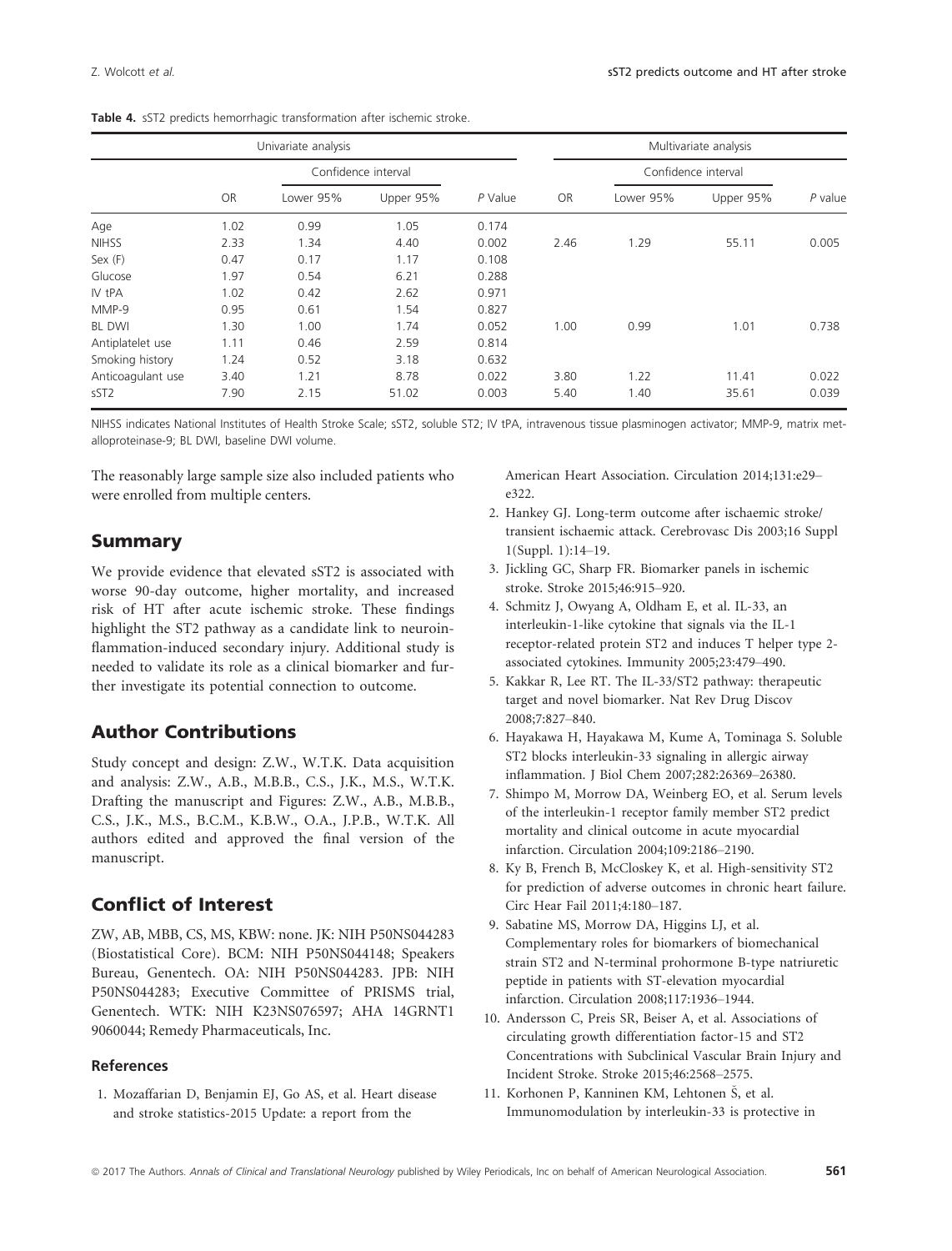- 12. Yasuoka S, Kawanokuchi J, Parajuli B, et al. Production and functions of IL-33 in the central nervous system. Brain Res 2011;1385:8–17.
- 13. Nalichowski R, Keogh D, Chueh HC, Murphy SN. Calculating the benefits of a research patient data repository. AMIA Annu Symp Proc 2006;2006:1044.
- 14. Jha R, Battey TWK, Pham L, et al. Fluid-attenuated inversion recovery hyperintensity correlates with matrix metalloproteinase-9 level and hemorrhagic transformation in acute ischemic stroke. Stroke 2014;45:1040–1045.
- 15. Hacke W, Kaste M, Bluhmki E, et al. Thrombolysis with alteplase 3 to 4.5 h after acute ischemic stroke. N Engl J Med 2008;359:1317–1329.
- 16. Dzialowski I, Pexman JHW, Barber PA, et al. Asymptomatic hemorrhage after thrombolysis may not be benign: prognosis by hemorrhage type in the Canadian alteplase for stroke effectiveness study registry. Stroke 2007;38:75–79.
- 17. Molina CA, Alvarez-Sabin J, Montaner J, et al. Thrombolysis-related hemorrhagic infarction: a marker of early reperfusion, reduced infarct size, and improved outcome in patients with proximal middle cerebral artery occlusion. Stroke 2002;33:1551–1556.
- 18. Pencina MJ, D'Agostino RB, Pencina KM, et al. Interpreting incremental value of markers added to risk prediction models. Am J Epidemiol 2012;176:473–481.
- 19. Pencina MJ, D'Agostino RB, Steyerberg EW. Extensions of net reclassification improvement calculations to measure usefulness of new biomarkers. Stat Med 2011;30:11–21.
- 20. Lu J, Snider JV, Grenache DG. Establishment of reference intervals for soluble ST2 from a United States population. Clin Chim Acta 2010;411:1825–1826.
- 21. Feigin VL, Lawes CMM, Bennett DA, Anderson CS. Stroke epidemiology: a review of population-based studies of incidence, prevalence, and case-fatality in the late 20th century. Lancet Neurol 2003;2:43–53.
- 22. Cook NR. Methods for evaluating novel biomarkers a new paradigm. Int J Clin Pract 2010;64:1723–1727.
- 23. Mayeux R. Biomarkers: potential uses and limitations. NeuroRx 2004;1:182–188.
- 24. Mueller T, Dieplinger B, Gegenhuber A, et al. Increased plasma concentrations of soluble ST2 are predictive for 1-year mortality in patients with acute destabilized heart failure. Clin Chem 2008;54:752–756.
- 25. Ay H, Arsava EM, Saribas O. Creatine kinase-MB elevation after stroke is not cardiac in origin: comparison with troponin T levels. Stroke 2002;33:286–289.
- 26. Rost NS, Biffi A, Cloonan L, et al. Brain natriuretic peptide predicts functional outcome in ischemic stroke. Stroke 2012;43:441–445.
- 27. Chen X, Zhan X, Chen M, et al. The prognostic value of combined NT-pro-BNP Levels and NIHSS scores in

patients with acute ischemic stroke. Intern Med 2012;51:2887–2892.

- 28. Muir KW, Weir CJ, Murray GD, et al. Comparison of neurological scales and scoring systems for acute stroke prognosis. Stroke 1996;27:1817–1820.
- 29. Adams HP, Davis PH, Leira EC, et al. Baseline NIH Stroke Scale score strongly predicts outcome after stroke: a report of the Trial of Org 10172 in Acute Stroke Treatment (TOAST). Neurology 1999;53:126–131.
- 30. Appelros P, Nydevik I, Viitanen M. Poor outcome after first-ever stroke: predictors for death, dependency, and recurrent stroke within the first year. Stroke 2003;34:122– 126.
- 31. Iadecola C, Anrather J. The immunology of stroke: from mechanisms to translation. Nat Med 2011;17:796–808.
- 32. Yang Y, Rosenberg GA. Blood-brain barrier breakdown in acute and chronic cerebrovascular disease. Stroke 2011;42:3323–3328.
- 33. Hamann GF, Okada Y, delZoppo GJ, del Zoppo GJ. Hemorrhagic transformation and microvascular integrity during focal cerebral ischemia/reperfusion. J Cereb Blood Flow Metab 1996;16:1373–1378.
- 34. Martin NT, Martin MU. Interleukin 33 is a guardian of barriers and a local alarmin. Nat Immunol 2016;17:122– 131.
- 35. Luo Y, Zhou Y, Xiao W, et al. Interleukin-33 ameliorates ischemic brain injury in experimental stroke through promoting Th2 response and suppressing Th17 response. Brain Res 2015;1597:86–94.
- 36. Dieplinger B, Egger M, Poelz W, et al. Long-term stability of soluble ST2 in frozen plasma samples. Clin Biochem 2010;43:1169–1170.
- 37. Ioannidis JPA, Panagiotou OA. Comparison of effect sizes associated with biomarkers reported in highly cited individual articles and in subsequent meta-analyses. JAMA 2011;305:2200–2210.

# Supporting Information

Additional Supporting Information may be found online in the supporting information tab for this article:

Figure S1. Elevated sST2 is associated with neurological deaths. Neuro indicates the number of neurological deaths in each sST2 tertile. Other indicates the number of cardiac, non-neurological/non-cardiac, and unknown deaths in each sST2 tertile. The number of neurological deaths was significantly higher in the highest sST2 tertile compared with the lower sST2 tertiles,  $P = 0.033$ .

Table S1. Discrimination analysis of sST2 for predicting poor outcome, mortality, and hemorrhagic transformation Figure S2. sST2 tertiles, quartiles and quintiles were significantly associated with poor outcome and mortality. The highest tertile, quartile and quintile were associated with